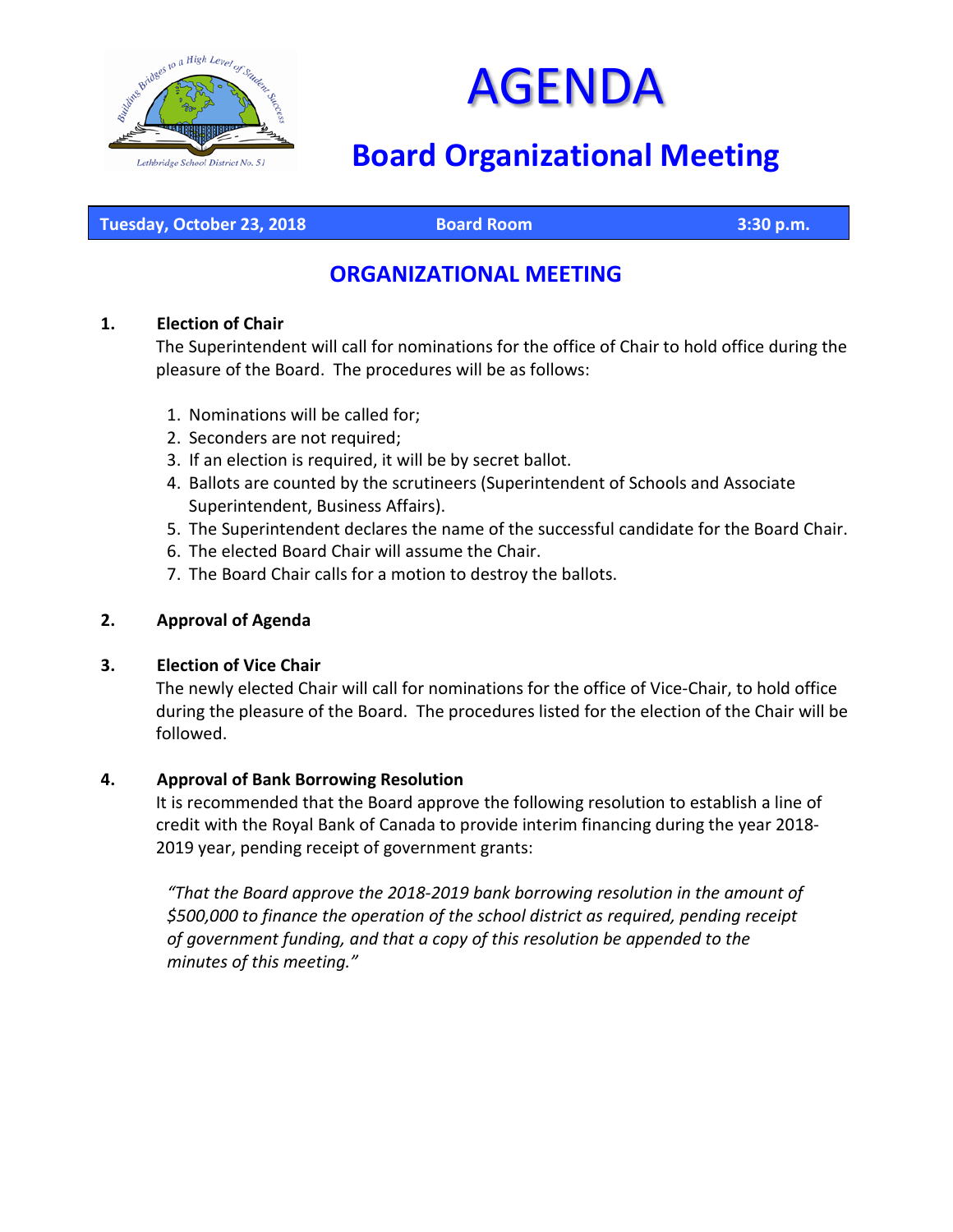#### **5. Approval of Signing Authority**

It will be necessary for the Board to approve the following resolution:

*"That the bank signing authority be the Chairman or the Vice-Chairman and the Secretary-Treasurer or, in her absence, the Director of Finance, with the exception that for the purpose of signing cheques, the signing authority shall be the Superintendent of Schools and the Secretary-Treasurer and Director of Finance and further, that the Board authorize the bank to establish an overdraft lending agreement which has been duly executed by the proper officers of the Board when loans are required."*

#### **6. Committee Reports and Terms of Reference**

All Committee reports and Terms of References were reviewed at the September 2018 meeting.

#### **7. Appointments to Committees**

(summaries of committee mandates and membership at end of list)

#### **7.1 Standing Committees**

- **7.1.1** Facilities Committee
- **7.1.2** Policy Advisory Committee
- **7.1.3** Community Engagement Committee
- **7.1.4** Spirit of 51 Committee
- **7.1.5** Superintendent Evaluation Committee
- **7.1.6** Board Budget Committee
- **7.1.7** F.N.M.I. AdvisoryCommittee
- **7.1.8** Poverty Intervention Committee
- **7.1.9** Board Audit Committee
- **7.1.10** District Wellness Committee

#### **7.2 Special (ad hoc) Committees**

- **7.2.1** ATA Negotiating Committee
- **7.2.2** CUPE (Local 290) Negotiating Committee
- **7.2.3** CUPE (Local 2843) Negotiating Committee
- **7.2.4** Non Union Staff Committee

#### **7.3 Joint Committees**

- **7.3.1** ATA Working Conditions Committee
- **7.2.3** Business and Education Committee
- **7.4.3** City/School Boards Committee

#### **7.4 Appointment of Board Representatives**

- **7.4.1** ASBA Zone 6 Executive
- **7.4.2** District School Council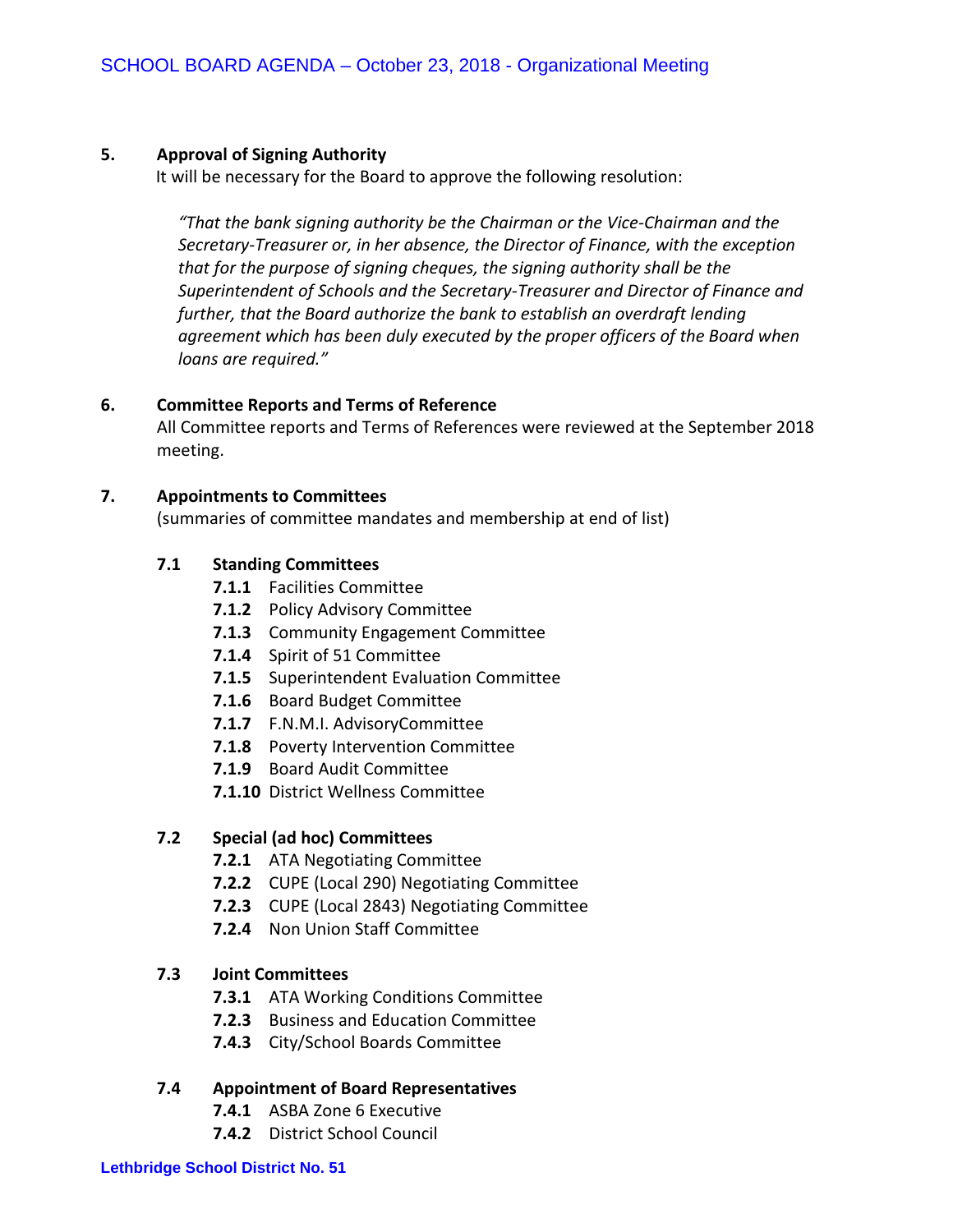- **7.4.3** District Student Advisory Council
- **7.4.4** Community and Social Development Committee
- **7.4.5** Team Lethbridge

#### 8. **Adjournment**

**The Organizational Meeting will be followed immediately by a Regular Board Meeting (commencing at approximately 4:00 p.m.)**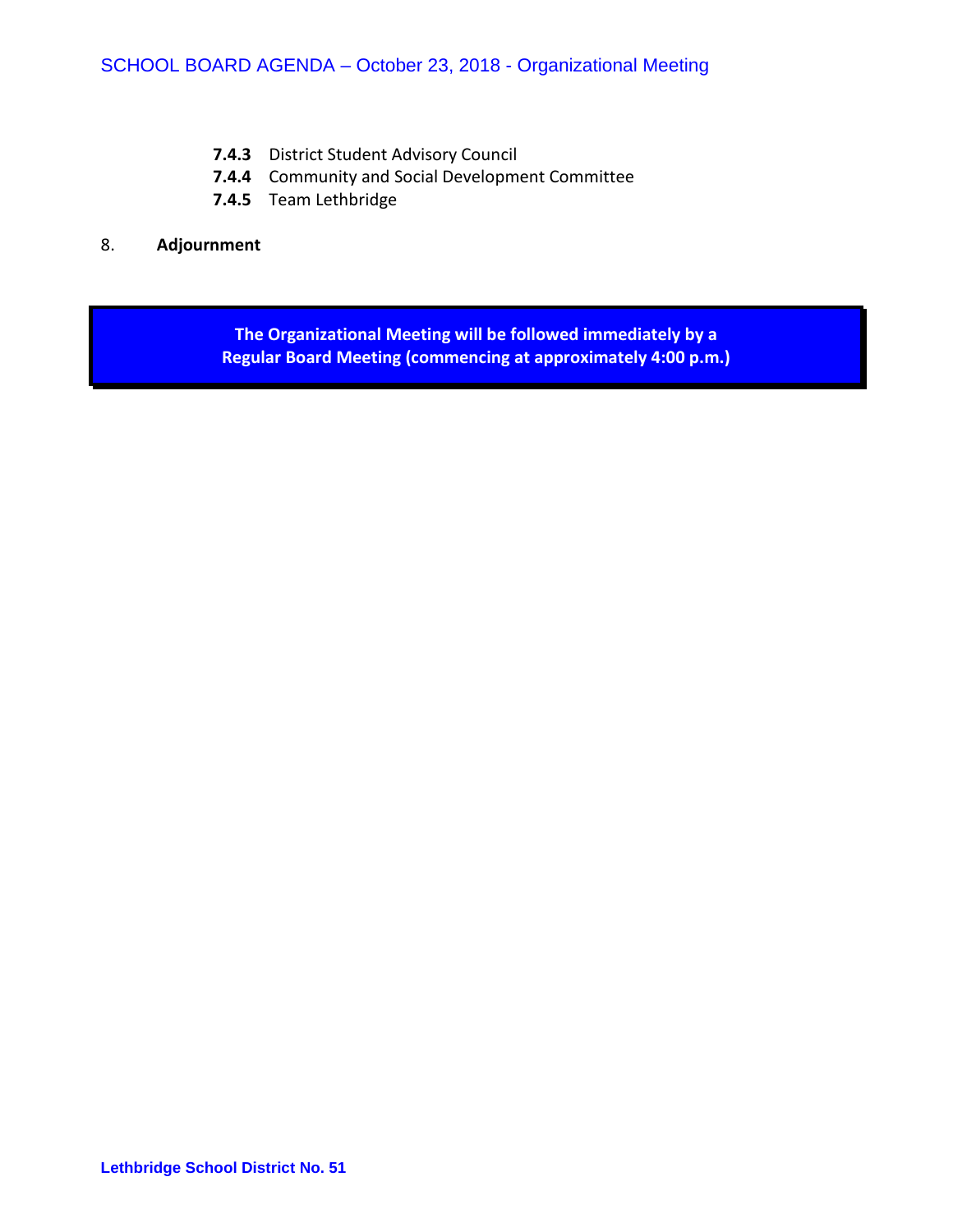## **STANDING COMMITTEES**

| Name:                | <b>Facilities Committee</b>                                                                                                                                                                                                                                                                   |
|----------------------|-----------------------------------------------------------------------------------------------------------------------------------------------------------------------------------------------------------------------------------------------------------------------------------------------|
| <b>Mandate:</b>      | To review school district facility needs and make recommendations to the Board<br>with respect to school facility renovation and construction under the Building<br>Quality Restoration Program, the New School Construction Program and the School<br>Modernization Program.                 |
| Membership:          | Two Trustees serving at the pleasure of the Board, one of whom shall act as chair,<br>the Associate Superintendent, Business Affairs and the Director of Facility Services.                                                                                                                   |
| <b>Remuneration:</b> | None                                                                                                                                                                                                                                                                                          |
| Name:                | <b>Policy Advisory Committee</b>                                                                                                                                                                                                                                                              |
| <b>Mandate:</b>      | To provide comment and advice on Board policies and regulations brought<br>to its attention.                                                                                                                                                                                                  |
| Membership:          | One Trustee serving at the pleasure of the Board, the Superintendent of Schools,<br>the District Principal, and one representative from each of: the Alberta Teachers'<br>Association, CUPE - Local 290, CUPE - Local 2843, the District School Council and<br>the Administrators' Committee. |
| <b>Remuneration:</b> | None                                                                                                                                                                                                                                                                                          |
| Name:                | <b>Community Engagement Committee</b><br>Committee initiated at Board Retreat March 2011                                                                                                                                                                                                      |
| <b>Mandate:</b>      | To develop and implement strategies for the Board to fully engage all sectors of the<br>community.                                                                                                                                                                                            |
|                      |                                                                                                                                                                                                                                                                                               |
| Membership:          | The committee shall consist of two Trustees, serving at the pleasure of the Board,<br>Superintendent (of designate), Communications Officer, at least one member of<br>District School Council, and other invitees as required.                                                               |
| <b>Remuneration:</b> | None                                                                                                                                                                                                                                                                                          |
| Name:                | <b>Spirit of 51 Committee</b><br>Committee initiated at Board Meeting on June 23, 1999                                                                                                                                                                                                        |
| Mandate:             | To foster a climate that enhances human relations and morale in the school district.                                                                                                                                                                                                          |
| <b>Membership:</b>   | Two Trustees serving at the pleasure of the Board, one to serve as Chair, Alberta<br>Teachers' Association representative, CUPE #290 representative, CUPE #2843<br>representative, non-union staff representative, and the Associate Superintendent,<br>Human Resources.                      |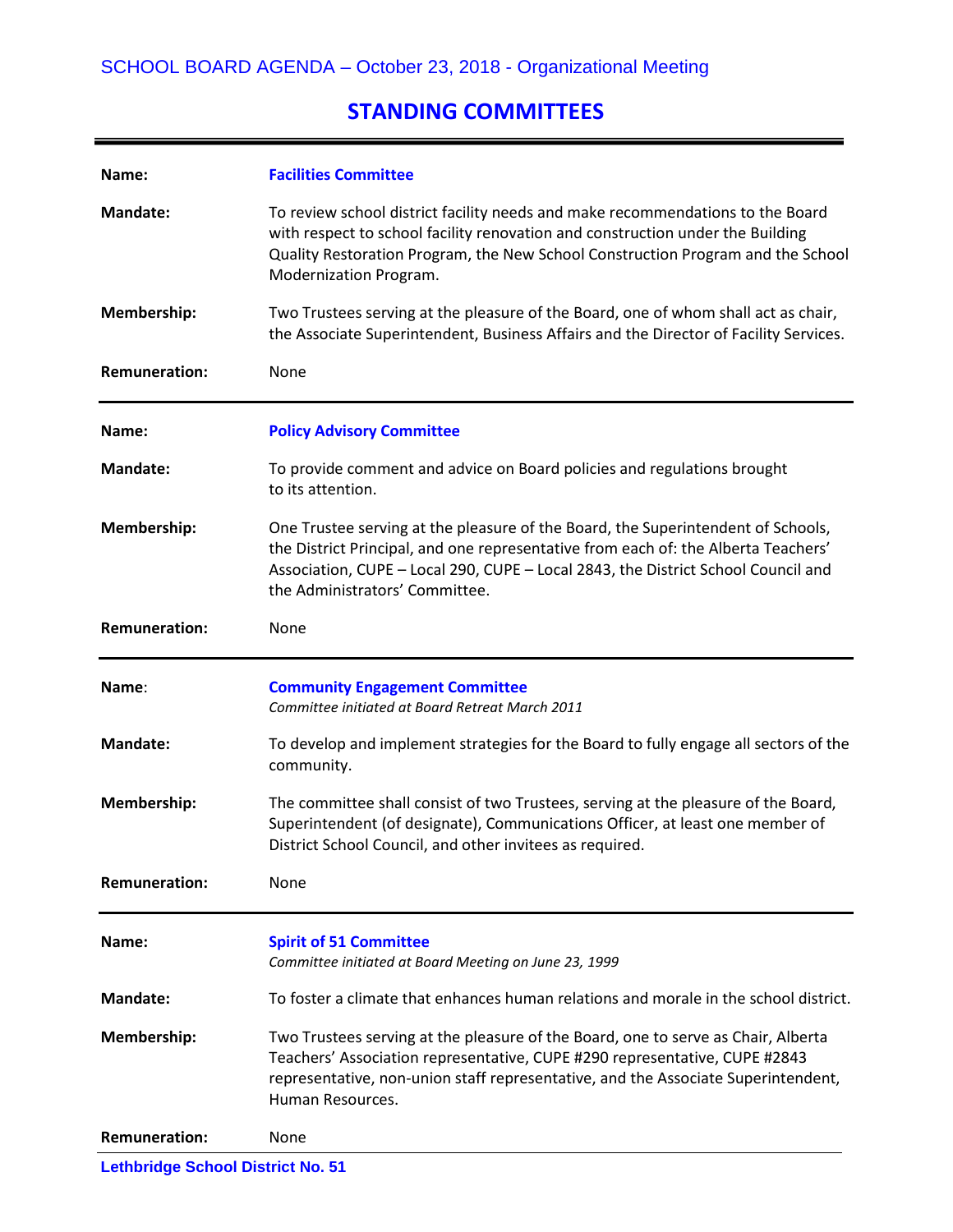| Name:                | <b>Superintendent Evaluation Committee</b><br>Committee initiated at Board Meeting on October 24, 1995                                                                                                                                                                                                                                                                                                                                                                                                                                   |
|----------------------|------------------------------------------------------------------------------------------------------------------------------------------------------------------------------------------------------------------------------------------------------------------------------------------------------------------------------------------------------------------------------------------------------------------------------------------------------------------------------------------------------------------------------------------|
| <b>Mandate:</b>      | To carry out, on behalf of the Board, the annual appraisal of the Superintendent of<br>Schools. The appraisal report shall be submitted to the Board for approval.                                                                                                                                                                                                                                                                                                                                                                       |
| Membership:          | The committee shall consist of the Board Chair, two other Trustees and the<br>Superintendent.                                                                                                                                                                                                                                                                                                                                                                                                                                            |
| <b>Remuneration:</b> | None                                                                                                                                                                                                                                                                                                                                                                                                                                                                                                                                     |
| Name:                | <b>Board Budget Committee</b><br>Committee initiated at Board Meeting on, 2002                                                                                                                                                                                                                                                                                                                                                                                                                                                           |
| <b>Mandate:</b>      | To gather information and advise the Board on the District budget. To review the<br>budget process to ensure that stakeholders have adequate budget information and<br>appropriate opportunity for input into their school budgets and the District's<br>budget.<br>To advise and provide supporting information to the Board on budget issues<br>relating to advocacy.                                                                                                                                                                  |
| <b>Membership:</b>   | The committee shall consiste of two Trustees (one who chairs) named at the<br>Organizational Meeting each year, Associate Superintendent, Business Affairs, and<br>the Director of Finance.                                                                                                                                                                                                                                                                                                                                              |
| <b>Remuneration:</b> | None                                                                                                                                                                                                                                                                                                                                                                                                                                                                                                                                     |
| Name:                | <b>F.N.M.I. Advisory Committee</b><br>Committee initiated at the Board Meeting September 2017                                                                                                                                                                                                                                                                                                                                                                                                                                            |
| <b>Mandate:</b>      | To improve educational opportunities and achievement of all students (children<br>and youth). To directly improve learning outcomes for all students who self-identify<br>as having F.N.M.I. ancestry. To understand and support the "Calls to Action" from<br>the Truth and Reconciliation work that is relevant to the education sector. To<br>support teachers and our F.N.M.I. department to feel comfortable and skilled in<br>delivering and appreciating F.N.M.I. content as per Alberta Education curriculum<br>recommendations. |
| Membership:          | The committee shall consiste of one Trustee, District F.N.M.I. Principal, Education<br>Centre staff member assigned leadership representatives, one principal, one vice-<br>principal, two parents, three teachers (one from each) from elementary, middle<br>and high schools, one counsellor, two F.N.M.I. Liaisons (one each from an                                                                                                                                                                                                  |
|                      | elementary and secondary school), community members/elders, and guests as<br>needed.                                                                                                                                                                                                                                                                                                                                                                                                                                                     |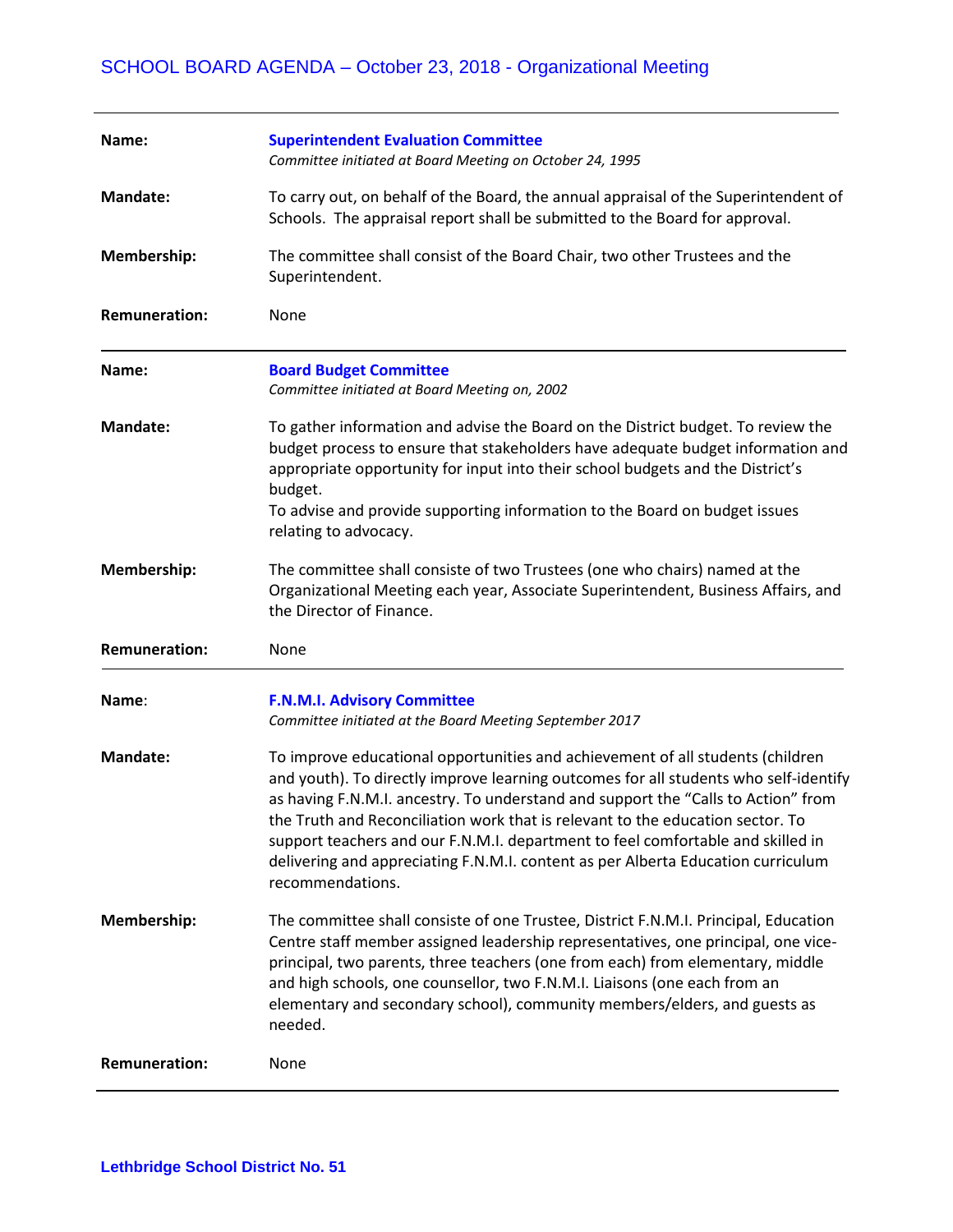| Name:                | <b>Poverty Intervention Committee</b><br>Committee initiated at Board Meeting on June 25, 2002                                                                                                                                                                                                                                                                                                                                                                                           |
|----------------------|------------------------------------------------------------------------------------------------------------------------------------------------------------------------------------------------------------------------------------------------------------------------------------------------------------------------------------------------------------------------------------------------------------------------------------------------------------------------------------------|
| <b>Mandate:</b>      | To improve educational opportunities and achievement of students (children and<br>youth) affected by poverty. To determine the District's progress in addressing<br>poverty and make recommendations to the Board where deemed appropriate. To<br>heighten staff awareness and promote action on issues related to poverty.                                                                                                                                                              |
| Membership:          | The committee shall consiste of one Trustee (chair), Education Centre staff member<br>assigned lead responsibilities for poverty intervention, a principal and a vice-<br>principal, two parents, Principal of FNMI Education, three teachers - elementary,<br>middle and high school, counselling representative, CUPE 2843 representative,<br>CUPE 290 representative, a community member, and a Making Connections<br>representative.                                                 |
| <b>Remuneration:</b> | None                                                                                                                                                                                                                                                                                                                                                                                                                                                                                     |
| Name:                | <b>Board Audit Committee</b><br>Committee initiated at Board Meeting on January 22, 2008                                                                                                                                                                                                                                                                                                                                                                                                 |
| <b>Mandate:</b>      | The Audit Committee provides an independent perspective that assists the Board<br>of Trustees and the Superintendent of Schools in fulfilling oversight responsibilities<br>for the financial reporting process, the system of internal control over financial<br>reporting, the audit process (including Generally Accepted Accounting Principles<br>(GAPP)) compliance, and, monitoring the District's compliance with laws and<br>regulations pertaining to the financial operations. |
| Membership:          | The committee shall consist of two member Trustees from the Board Budget<br>Committee, one of whom shall act as chair of the Audit Committee; and, two<br>members of the general public, who are independent to the District, have no<br>relationship to the audit firm and who are financially literate.                                                                                                                                                                                |
| <b>Remuneration:</b> | None                                                                                                                                                                                                                                                                                                                                                                                                                                                                                     |
| Name:                | <b>District Wellness Committee</b><br>Committee initiated at Board Meeting on October 27, 2008                                                                                                                                                                                                                                                                                                                                                                                           |
| <b>Mandate:</b>      | To promote and facilitate healthy lifestyles among students, families and staff of<br>the District.                                                                                                                                                                                                                                                                                                                                                                                      |
| Membership:          | The committee shall consist of two Trustees, Associate Superintendent,<br>Instructional Services, elementary and secondary administrators, two classroom<br>teachers, three parents, and representatives from Alberta Health Services.                                                                                                                                                                                                                                                   |
| <b>Remuneration:</b> | None                                                                                                                                                                                                                                                                                                                                                                                                                                                                                     |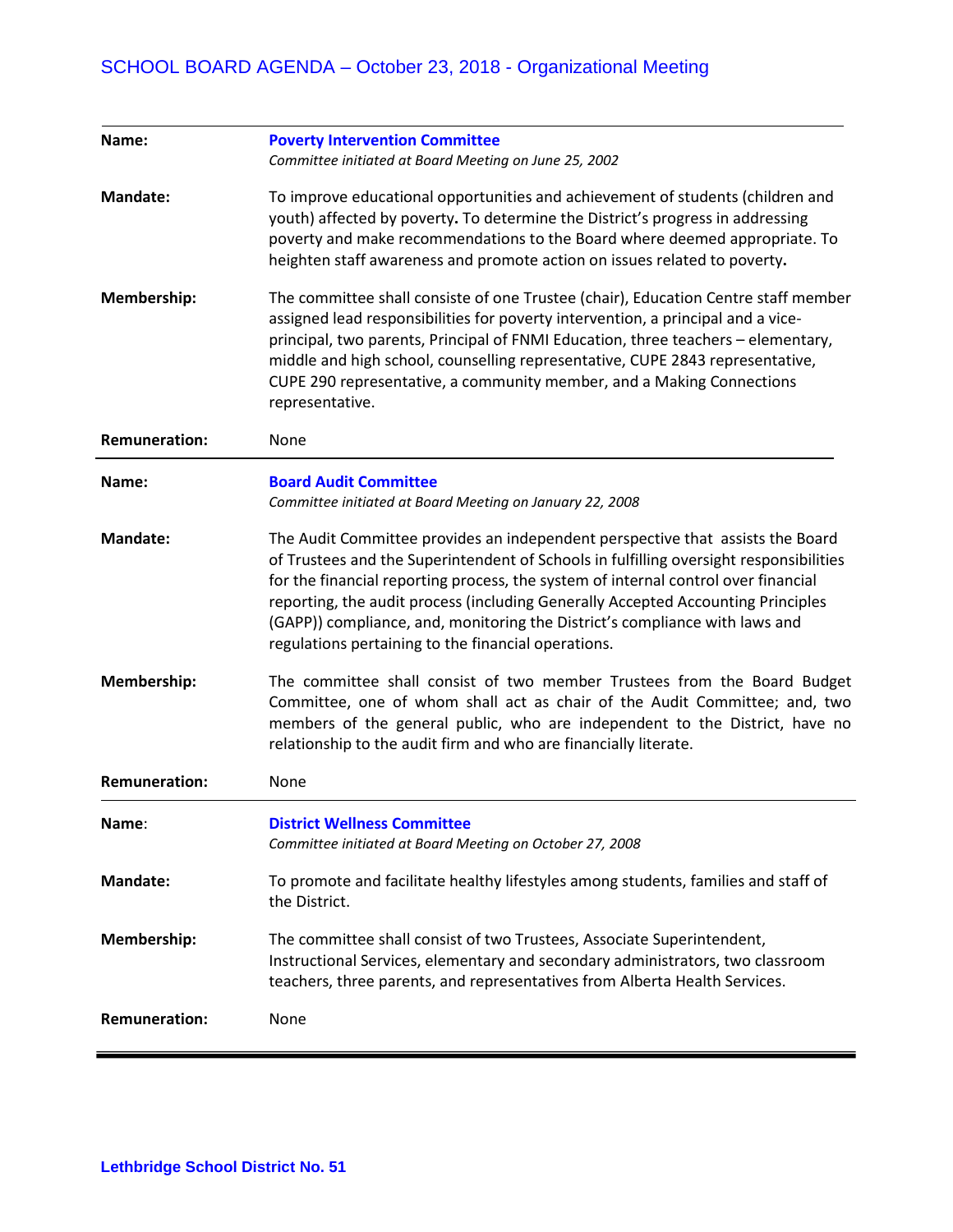# **SPECIAL (Ad Hoc) COMMITTEES**

| Name:                | <b>ATA Negotiating Committee</b>                                                                                                                                                                                                                                                                                                                                                                                                                                                                             |
|----------------------|--------------------------------------------------------------------------------------------------------------------------------------------------------------------------------------------------------------------------------------------------------------------------------------------------------------------------------------------------------------------------------------------------------------------------------------------------------------------------------------------------------------|
| <b>Mandate:</b>      | To negotiate (renegotiate), within parameters established by the Board, the<br>provisions of the Collective Agreement between the Board and the Alberta<br>Teachers' Association (Local 41). The committee shall have the authority to sign a<br>Memorandum of Agreement. Final approval of all revisions to the collective<br>agreement shall be by Board resolution. (Note: One Trustee and the<br>Superintendent (or designate) will serve as Board representatives on the Grievance<br>Committee)        |
| Membership:          | Two trustees serving at the pleasure of the Board, one of whom shall act as chair,<br>the Associate Superintendent, Business Affairs (or designate), and the Associate<br>Superintendent, Human Resources (or designate).                                                                                                                                                                                                                                                                                    |
| Term:                | To conclusion of negotiations.                                                                                                                                                                                                                                                                                                                                                                                                                                                                               |
| <b>Remuneration:</b> | Per diem for negotiations meetings.                                                                                                                                                                                                                                                                                                                                                                                                                                                                          |
|                      |                                                                                                                                                                                                                                                                                                                                                                                                                                                                                                              |
| Name:                | <b>CUPE (Local 290) Negotiating Committee</b>                                                                                                                                                                                                                                                                                                                                                                                                                                                                |
| <b>Mandate:</b>      | To negotiate (renegotiate), within parameters established by the Board, the<br>provisions of the Collective Agreement between the Board and the Canadian Union<br>of Public Employees (Local 290). The committee shall have the authority to sign a<br>Memorandum of Agreement. Final approval of all revisions to the collective<br>agreement shall be by Board resolution. (Note: One trustee and the<br>Superintendent (or designate) will serve as Board representatives on the Grievance<br>Committee.) |
| Membership:          | Two trustees serving at the pleasure of the Board, one of whom shall act as chair,<br>the Associate Superintendent, Business Affairs (or designate), and the Associate<br>Superintendent, Human Resources (or designate).                                                                                                                                                                                                                                                                                    |
| Term:                | To conclusion of negotiations.                                                                                                                                                                                                                                                                                                                                                                                                                                                                               |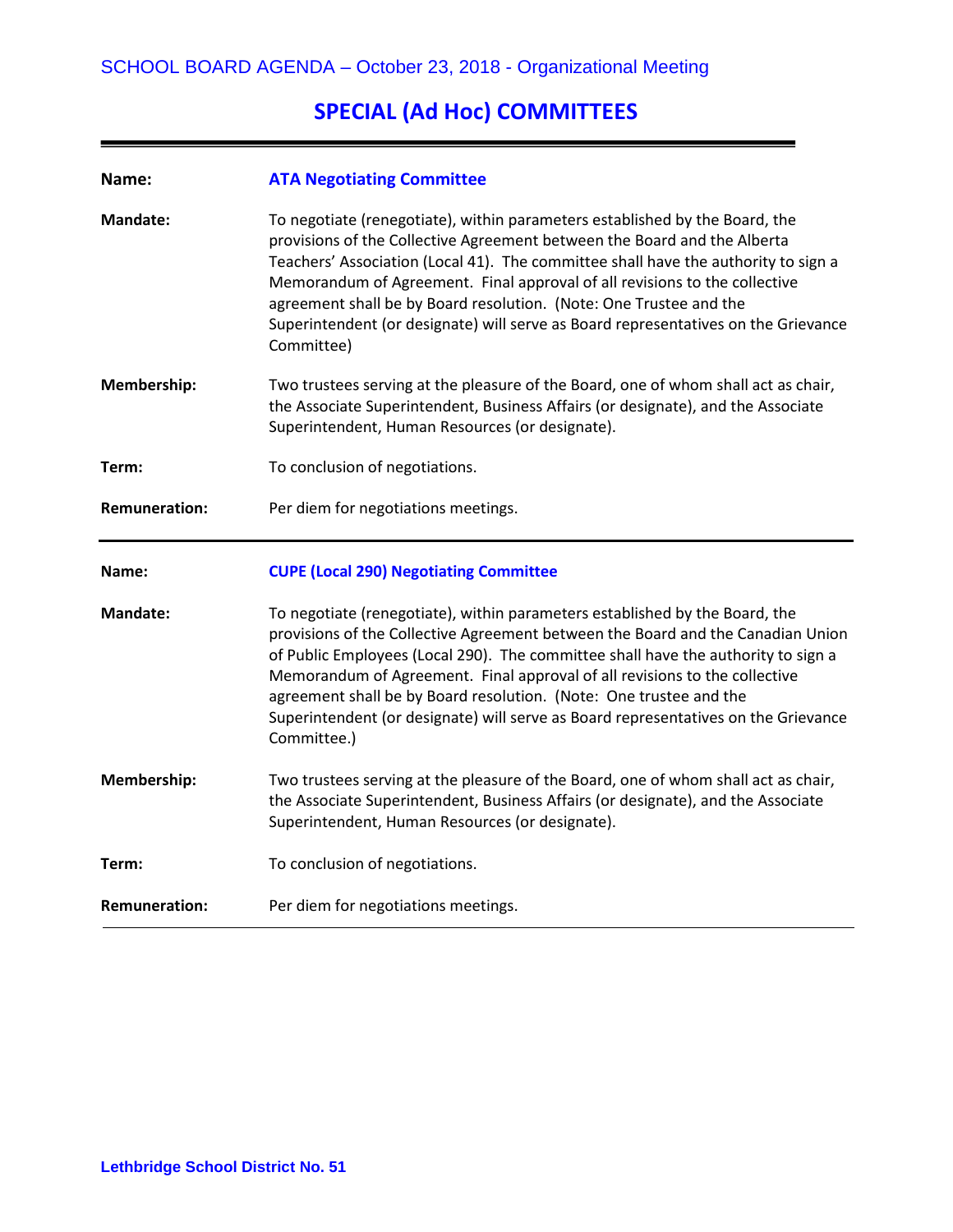| Name:                | <b>CUPE (Local 2843) Negotiating Committee</b>                                                                                                                                                                                                                                                                                                                                                                                                                                                                |
|----------------------|---------------------------------------------------------------------------------------------------------------------------------------------------------------------------------------------------------------------------------------------------------------------------------------------------------------------------------------------------------------------------------------------------------------------------------------------------------------------------------------------------------------|
| <b>Mandate:</b>      | To negotiate (renegotiate), within parameters established by the Board, the<br>provisions of the Collective Agreement between the Board and the Canadian Union<br>of Public Employees (Local 2843). The committee shall have the authority to sign a<br>Memorandum of Agreement. Final approval of all revisions to the collective<br>agreement shall be by Board resolution. (Note: One trustee and the<br>Superintendent (or designate) will serve as Board representatives on the Grievance<br>Committee.) |
| Membership:          | Two trustees serving at the pleasure of the Board, one of whom shall act as chair,<br>the Associate Superintendent, Business Affairs (or designate), and the Associate<br>Superintendent, Human Resources (or designate).                                                                                                                                                                                                                                                                                     |
| Term:                | To conclusion of negotiations.                                                                                                                                                                                                                                                                                                                                                                                                                                                                                |
| <b>Remuneration:</b> | Per diem for negotiations meetings.                                                                                                                                                                                                                                                                                                                                                                                                                                                                           |
| Name:                | <b>Non Union Staff Committee</b>                                                                                                                                                                                                                                                                                                                                                                                                                                                                              |
| <b>Mandate:</b>      | The role of the committee is to review staff compensation relative to the District<br>context and any provincial mandates. The committee will subsequently make<br>recommendations to the Board based on their review. The committee will meet<br>with representatives from the employee groups when deemed appropriate to<br>discuss matters relative to working conditions and when appropriate, matters<br>associated with employee contracts.                                                             |
| Membership:          | Two trustees serving at the pleasure of the Board, one of whom shall act as chair,<br>and the Superintendent (or designate).                                                                                                                                                                                                                                                                                                                                                                                  |
| Term:                | To ratification of contracts                                                                                                                                                                                                                                                                                                                                                                                                                                                                                  |
| <b>Remuneration:</b> | None                                                                                                                                                                                                                                                                                                                                                                                                                                                                                                          |
| Name:                | <b>Expulsion Committee</b>                                                                                                                                                                                                                                                                                                                                                                                                                                                                                    |
| <b>Mandate:</b>      | To make decisions with respect to the expulsion/reinstatement of students who have been<br>suspended in accordance with section 25 of the School Act - and Board Policy 502.3                                                                                                                                                                                                                                                                                                                                 |
| Membership:          | Two trustees of the Board, a school administrator appointed by the Associate<br>Superintendent, Instructional Services.                                                                                                                                                                                                                                                                                                                                                                                       |
| Term:                | A new committee shall be struck for each expulsion and serve until such time as a decision<br>with respect to expulsion/reinstatement has been reached.                                                                                                                                                                                                                                                                                                                                                       |
| <b>Remuneration:</b> | None                                                                                                                                                                                                                                                                                                                                                                                                                                                                                                          |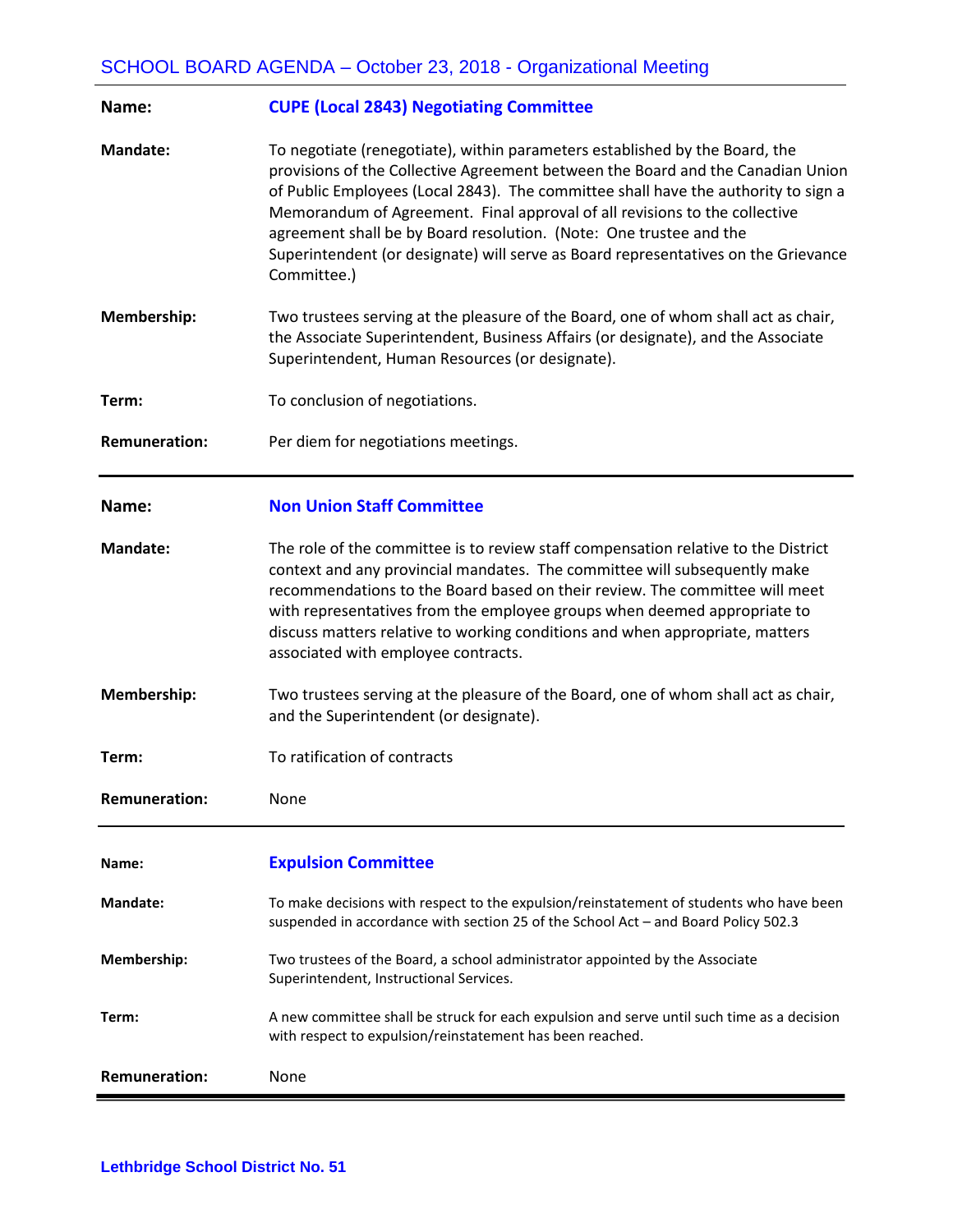# **JOINT COMMITTEES**

| Name:                | <b>ATA Working Conditions Committee</b><br>*See Collective Agreement                                                                                                                                                                                                                                                                                                                                                                                                                                                                                                                                                                              |
|----------------------|---------------------------------------------------------------------------------------------------------------------------------------------------------------------------------------------------------------------------------------------------------------------------------------------------------------------------------------------------------------------------------------------------------------------------------------------------------------------------------------------------------------------------------------------------------------------------------------------------------------------------------------------------|
| <b>Mandate:</b>      | The working conditions committee has authority in certain specified areas:<br>To provide a forum for discussion, by members of the school board, senior<br>$\Box$<br>administration and the Alberta Teachers Association, of issues of common<br>interest.<br>To administer the professional development fund established under clause 9.2<br>$\Box$<br>of the collective agreement between the Board and the Alberta Teachers<br>Association (Local 41).<br>To participate in the grievance procedure as outlined under clause 17 of the<br>$\Box$<br>collective agreement between the Board and the Alberta Teachers Association<br>(Local 41). |
| Membership:          | Two Trustees serving at the pleasure of the Board, the Superintendent of Schools<br>(or designate), the Associate Superintendent, Business Affairs who shall act as<br>recording secretary and an equal number of representatives chosen by the Alberta<br><b>Teachers Association Local 41.</b>                                                                                                                                                                                                                                                                                                                                                  |
| <b>Remuneration:</b> | None                                                                                                                                                                                                                                                                                                                                                                                                                                                                                                                                                                                                                                              |
| Name:                | <b>Business and Education Committee (Chamber of Commerce)</b>                                                                                                                                                                                                                                                                                                                                                                                                                                                                                                                                                                                     |
|                      |                                                                                                                                                                                                                                                                                                                                                                                                                                                                                                                                                                                                                                                   |
| <b>Mandate:</b>      | To provide a link between the schools of Lethbridge (public and private) and the<br>Lethbridge business community.                                                                                                                                                                                                                                                                                                                                                                                                                                                                                                                                |
| <b>Appointees:</b>   | One Trustee serving at the pleasure of the Board.                                                                                                                                                                                                                                                                                                                                                                                                                                                                                                                                                                                                 |
| <b>Remuneration:</b> | None                                                                                                                                                                                                                                                                                                                                                                                                                                                                                                                                                                                                                                              |
| Name:                | <b>City/School Boards Committee</b>                                                                                                                                                                                                                                                                                                                                                                                                                                                                                                                                                                                                               |
| <b>Mandate:</b>      | To provide liaison between the elected officials and senior administration of the<br>City of Lethbridge, the Lethbridge School District No. 51 and the Holy Spirit Roman<br>Catholic Separate Regional School District No. 4.                                                                                                                                                                                                                                                                                                                                                                                                                     |
| <b>Appointees:</b>   | Two Trustees serving at the pleasure of the Board.                                                                                                                                                                                                                                                                                                                                                                                                                                                                                                                                                                                                |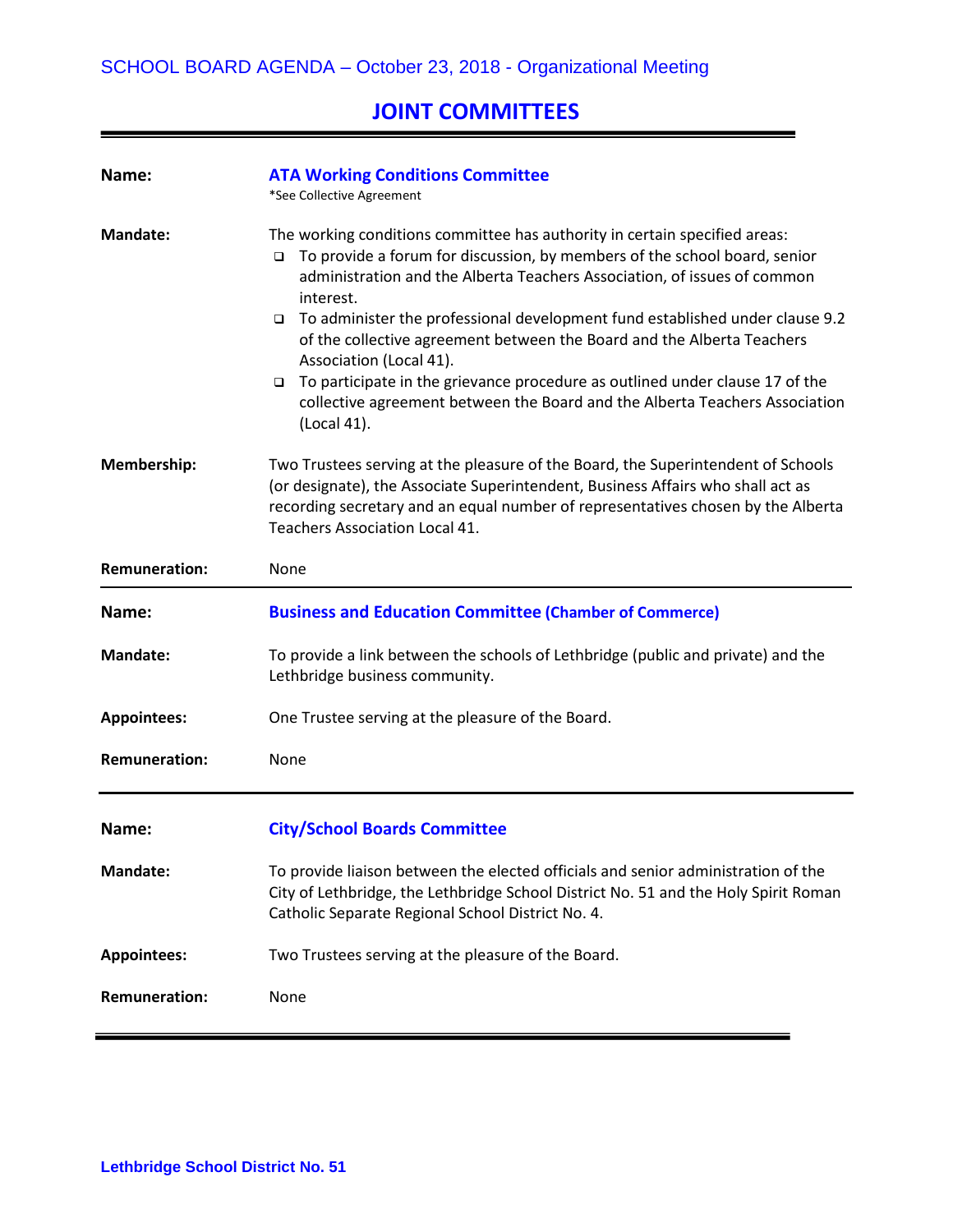### **BOARD REPRESENTATIVES**

| Name:                | <b>ASBA Zone 6 Executive</b><br>*See ASBA Bylaws                                                                                                                                                         |
|----------------------|----------------------------------------------------------------------------------------------------------------------------------------------------------------------------------------------------------|
| <b>Mandate:</b>      | To manage and direct the activities of the ASBA Zone 6 as outlined in<br>provincial and zone bylaws - see ASBA Bylaws.                                                                                   |
| <b>Appointees:</b>   | One trustee serving at the pleasure of the Board.                                                                                                                                                        |
| <b>Remuneration:</b> | As determined by ASBA Zone 6.                                                                                                                                                                            |
| Name:                | <b>District School Council</b>                                                                                                                                                                           |
| <b>Mandate:</b>      | To liaise between the elected school councils and the Board of Trustees.                                                                                                                                 |
| <b>Membership:</b>   | One Trustee serving at the pleasure of the Board, the Superintendent (or<br>designate), one Administrators Committee representative, and one parent<br>representative from each school council.          |
| <b>Remuneration:</b> | None                                                                                                                                                                                                     |
| Name:                | <b>District Student Advisory Council</b>                                                                                                                                                                 |
| <b>Mandate:</b>      | To liaise between students from secondary schools, the Board of Trustees,<br>Executive Council and secondary school administration.                                                                      |
| <b>Appointees:</b>   | One Trustee serving at the pleasure of the Board, the Superintendent (or<br>designate), teacher representatives from secondary schools, and student<br>representatives from the middle and high schools. |
| <b>Remuneration:</b> | None                                                                                                                                                                                                     |
| Name:                | <b>Making Connections Advisory Council</b>                                                                                                                                                               |
| <b>Mandate:</b>      | To liaise between the District and Community Partners (Funders).                                                                                                                                         |
| <b>Appointees:</b>   | One Trustee serving at the pleasure of the Board.                                                                                                                                                        |
| <b>Remuneration:</b> | None                                                                                                                                                                                                     |
| Name:                | <b>Community and Social Development Committee</b>                                                                                                                                                        |
| <b>Mandate:</b>      | Member of a community that examines social development issues in the City of<br>Lethbridge (rotated with Holy Spirit every second year).                                                                 |
| <b>Appointees:</b>   | One Trustee serving at the pleasure of the Board.                                                                                                                                                        |
| <b>Remuneration:</b> | None                                                                                                                                                                                                     |